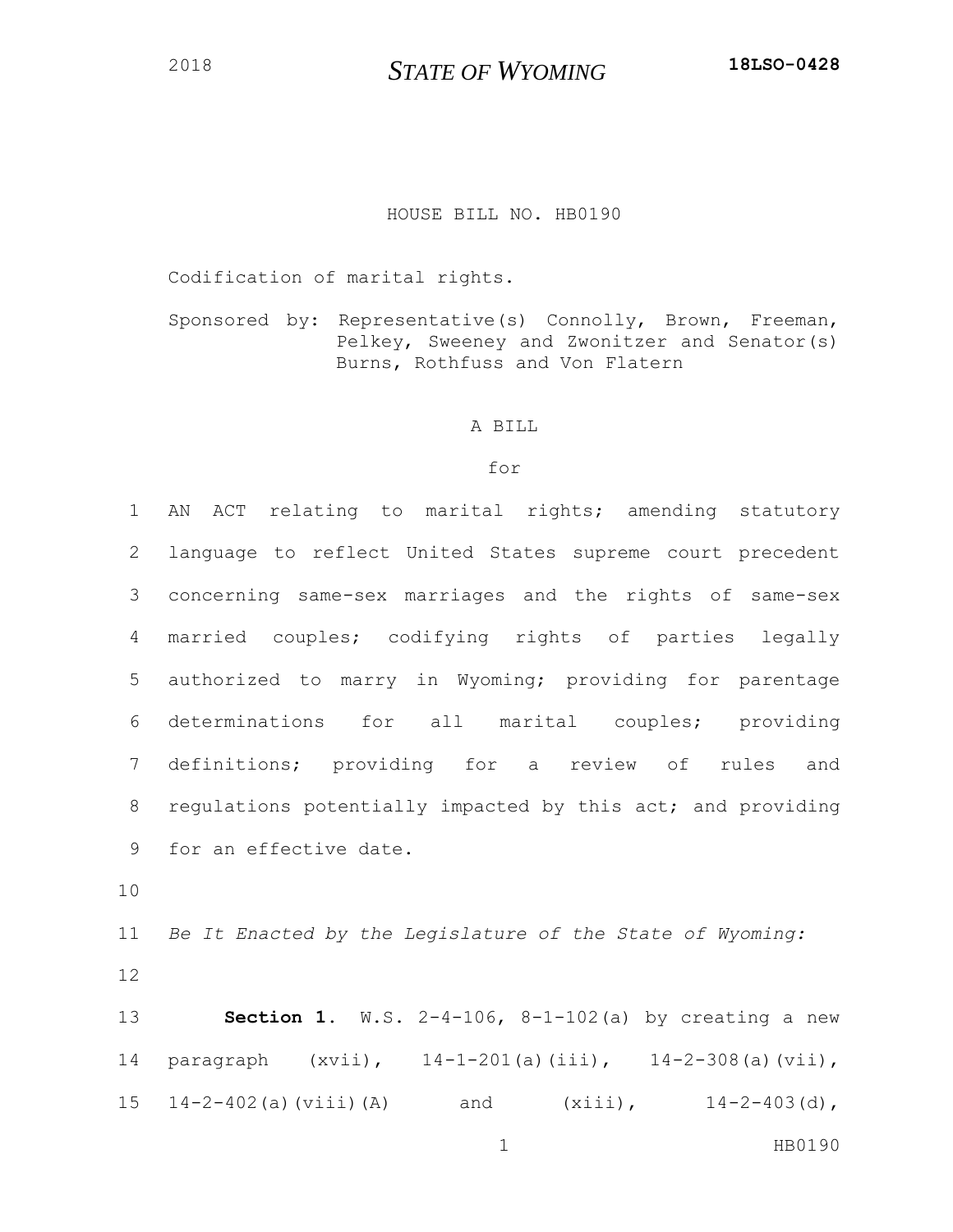$14-2-501$  (a) (intro), (ii), (iii), by creating a new paragraph (iv), (b)(intro), (v) and by creating a new subsection (c), 14-2-504(b) and by creating a new subsection (c), 14-2-802(a)(ii), 14-2-803(a)(i), 5 14-2-808(b)(vii),  $14-2-809$ (b),  $14-2-816$ (a)(vi),  $14-2-818$ ,  $14-2-822(a)$ ,  $14-2-823(c)(i)$ , (ii), (f)(iii), (g)(intro), 7 (ii),  $(iv)$ ,  $(vi)$ ,  $(vii)$ ,  $(ix)$ ,  $(j)$  $(iii)$ ,  $(v)$  and  $(m)$ , 14-2-904, 14-2-905(a) and (b), 14-3-402(a)(xiii), 14-6-201(a)(xvii), 14-6-402(a)(xiv), 20-1-101, 20-1-106(b), 20-2-102, 20-2-201(a)(intro), 20-3-104, 20-4-166(j), 11 20-4-170(b)(vii),  $20-5-410$ (d),  $35-1-410$ (c)(iii),  $35-1-411(a)$  and (c) and  $35-1-422(a)$  are amended to read: **2-4-106. Divorce not to affect children's rights.** 16 Divorces of husband and wife parents do not affect the right of children to inherit their parents' property. **8-1-102. Definitions.** (a) As used in the statutes unless the legislature clearly specifies a different meaning or interpretation or the context clearly requires a different meaning: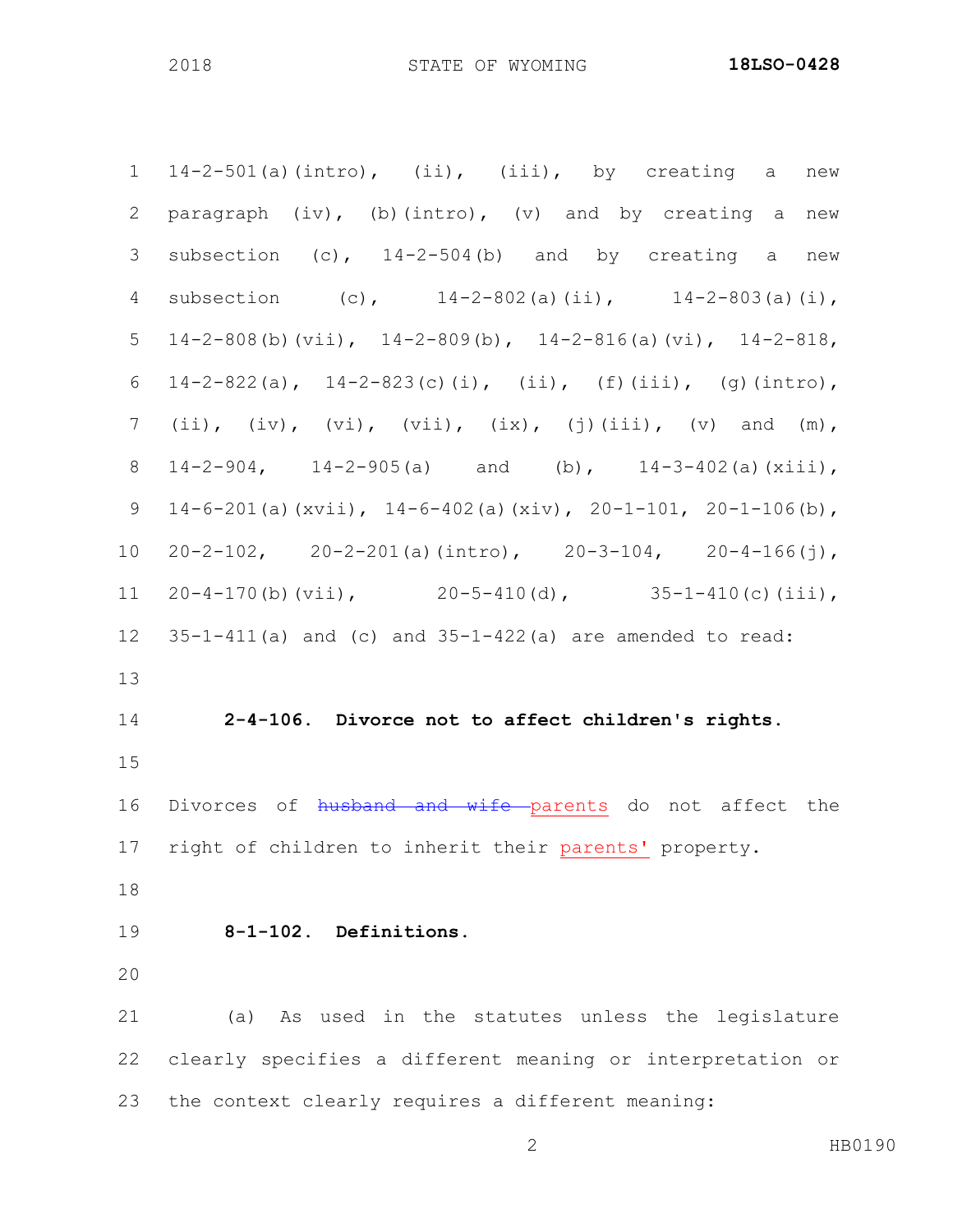(xvii) "Spouse" means a marriage partner, a husband or a wife. **14-1-201. Definitions.** (a) As used in this article: (iii) "Parent" means the legal guardian or 10 custodian of the minor, his natural parent,  $\Theta$ r-if the minor has been legally adopted, the adoptive parent, a person adjudged the parent of the child in judicial proceedings or a person established as the parent under title 14, chapter 14 2, article 5 of the Wyoming statutes; **14-2-308. Definitions.** (a) As used in this act: 20 (vii) "Parent" means a natural parent, or a parent by adoption, a person adjudged the parent of the child in judicial proceedings or a person established as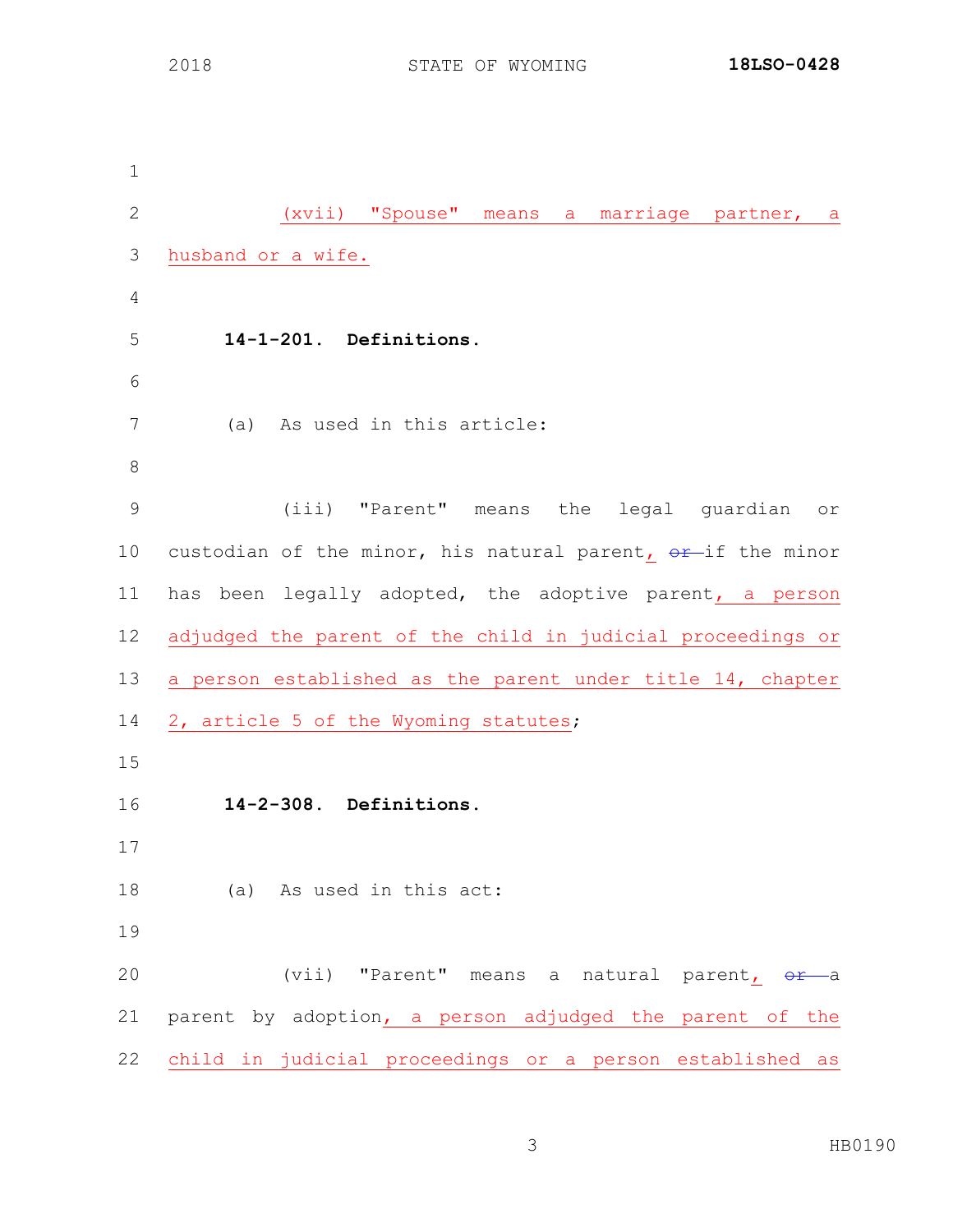the parent under title 14, chapter 2, article 5 of the Wyoming statutes; **14-2-402. Definitions.** (a) As used in this act: (viii) "Donor" means an individual who produces eggs or sperm used for assisted reproduction, whether or not for consideration. The term does not include: (A) A husband who provides sperm, or a wife 13 who provides eggs, to be used for assisted reproduction  $\frac{1}{2}$ 14 the wife within the marriage; (xiii) "Parent-child relationship" means the legal relationship between a child and a parent of the 18 child. The term includes the a mother-child relationship 19 and the a father-child relationship; **14-2-403. Scope of act; choice of law.**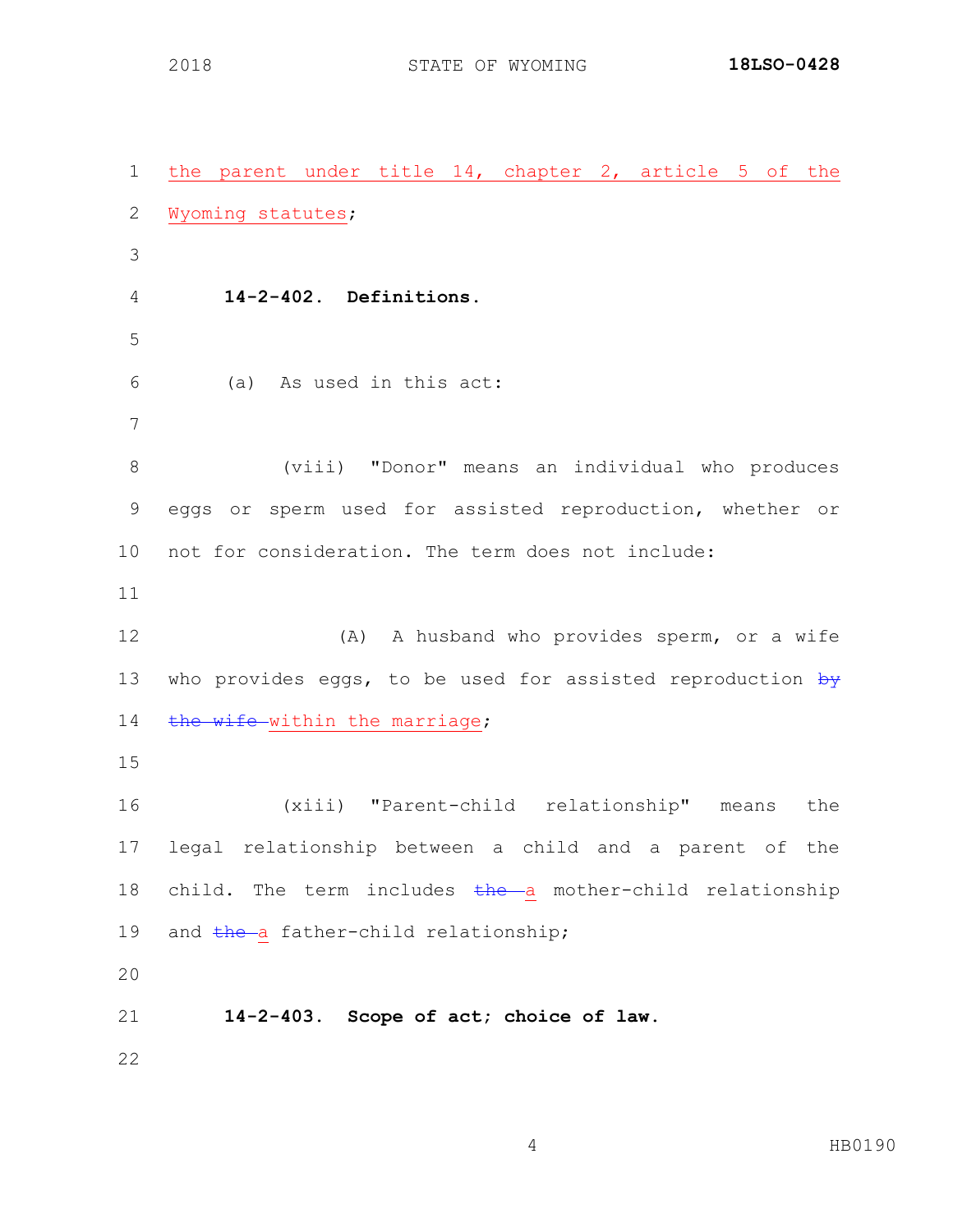| $\mathbf 1$    | (d)<br>This act does not authorize or prohibit<br>an        |
|----------------|-------------------------------------------------------------|
| $\mathbf{2}$   | agreement between a woman and<br>a man person or couple and |
| 3              | another woman in which the woman relinquishes all rights as |
| 4              | parent of a child conceived by means of assisted<br>a       |
| 5              | reproduction, and which provides that the man and the other |
| 6              | woman-person or couple become the parents of the child. If  |
| $\overline{7}$ | a birth results under such an agreement and the agreement   |
| $\,8\,$        | unenforceable under Wyoming law, the parent-child<br>is     |
| $\mathsf 9$    | relationship is determined as provided in article 4 of this |
| 10             | act.                                                        |
| 11             |                                                             |
| 12             | 14-2-501. Establishment of parent-child relationship.       |
| 13             |                                                             |
| 14             | The A mother-child relationship is established<br>(a)       |
| 15             | between a woman and a child by:                             |
| 16             |                                                             |
| 17             | (ii) An adjudication of the woman's maternity;              |
| 18             | $\Theta$ $\mathbf{f}$                                       |
| 19             |                                                             |
| 20             | (iii) Adoption of the child by the woman;- or               |
| 21             |                                                             |
| 22             | The woman's having consented in writing to<br>(iv)          |
| 23             | assisted reproduction by her spouse or a surrogate under    |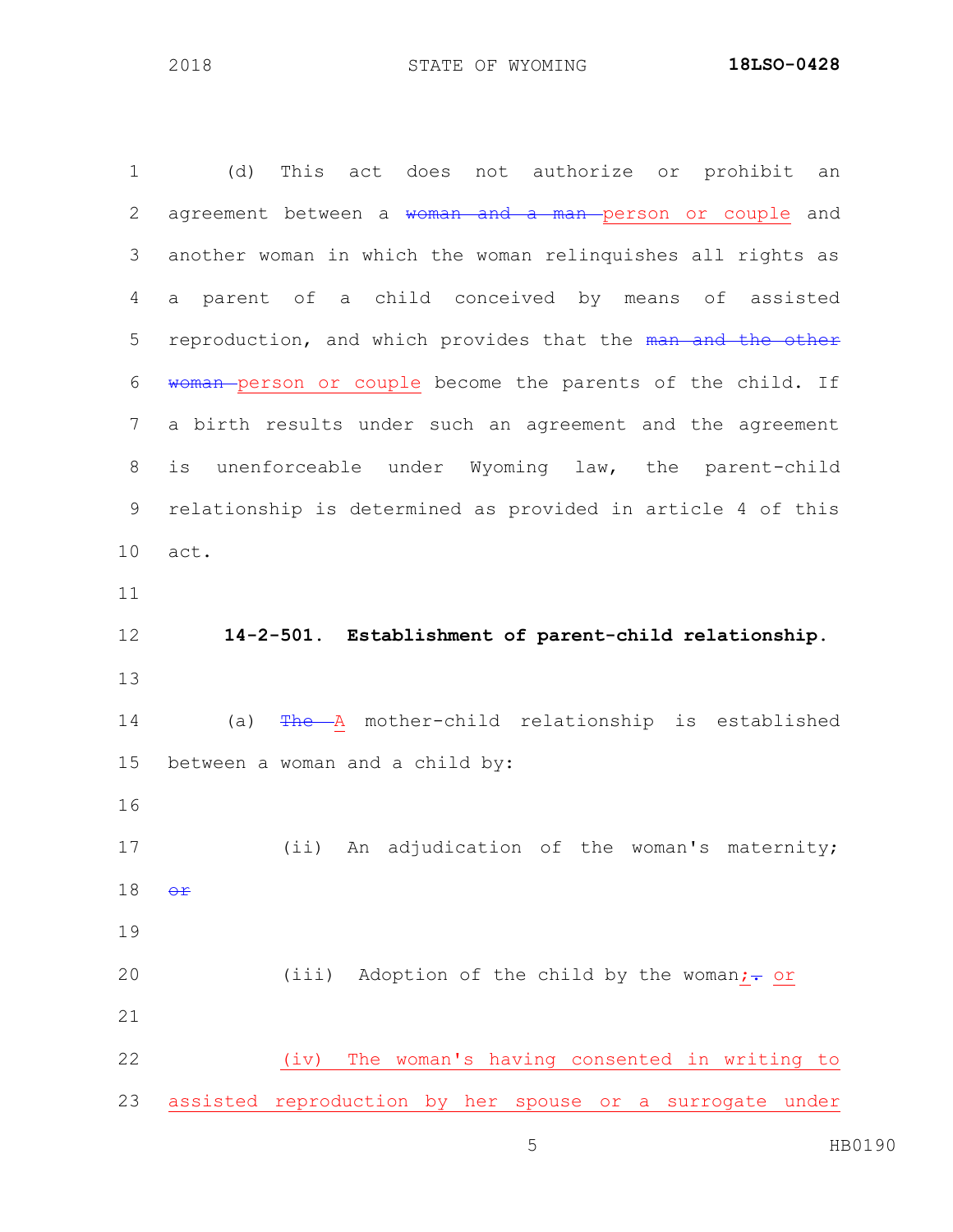article 9 of this act, which resulted in the birth of the child. (b) The A father-child relationship is established between a man and a child by: (v) The man's having consented in writing to 8 assisted reproduction by his wife spouse or a surrogate under article 9 of this act which resulted in the birth of the child. (c) Unless otherwise established in this article or through proceedings to adjudicate parentage, the parents named on a child's birth certificate are established to be the parents of a child. **14-2-504. Presumption of parentage in context of marriage.** (b) A presumption of paternity or parentage established under this section may be rebutted only by an adjudication under article 8 of this act.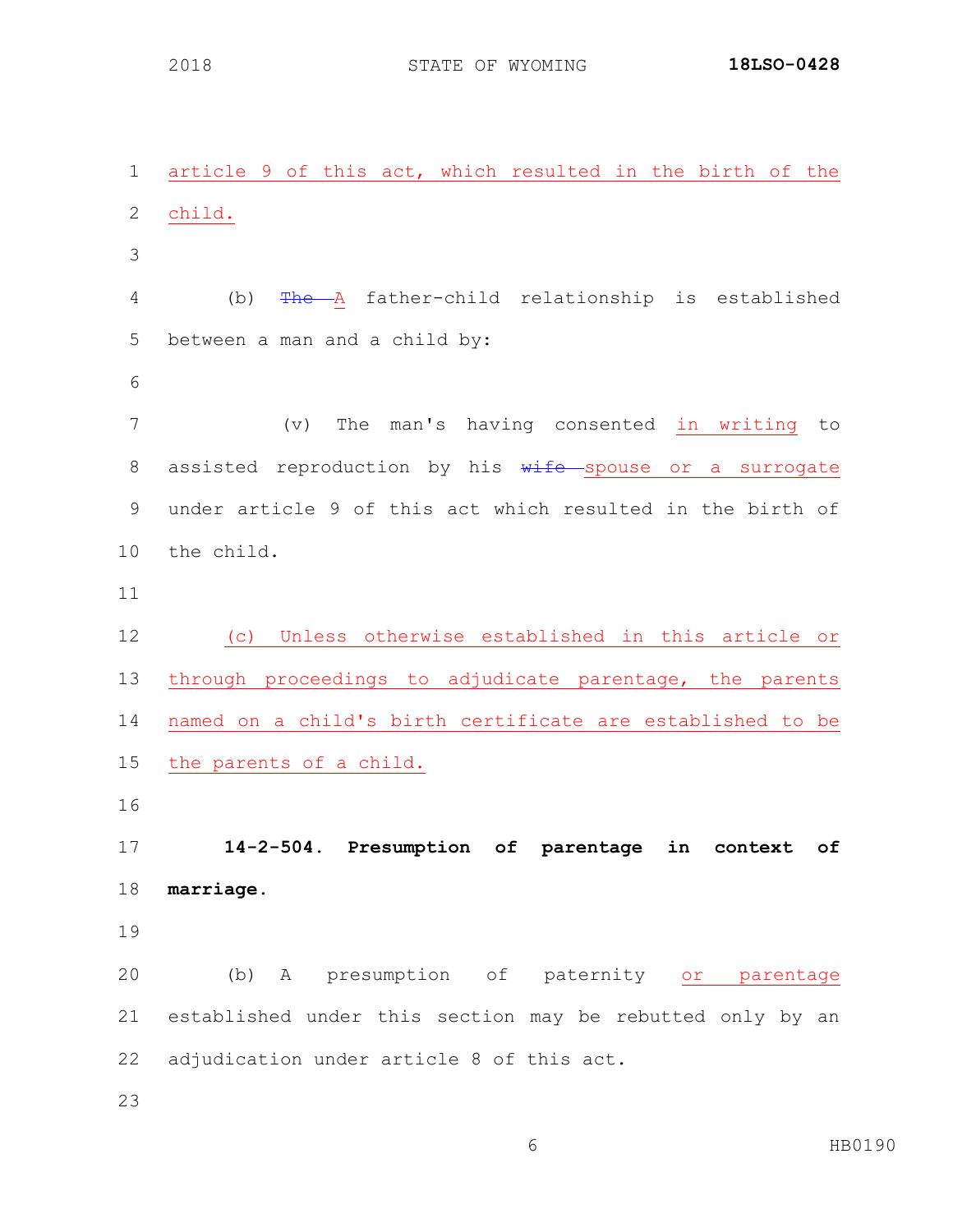(c) A spouse is presumed to be the parent of a child if the spouses are married to each other and the child is born to the other spouse during the marriage. **14-2-802. Standing to maintain proceeding.** (a) Subject to article 5 of this act and W.S. 14-2-807 and 14-2-809, a proceeding to adjudicate parentage may be maintained by: 11 (ii) The A mother or father of the child; **14-2-803. Parties to proceeding.** (a) The following individuals shall be joined as parties in a proceeding to adjudicate parentage: 18 (i) The A mother or father of the child; and **14-2-808. Authority to deny motion for genetic testing.**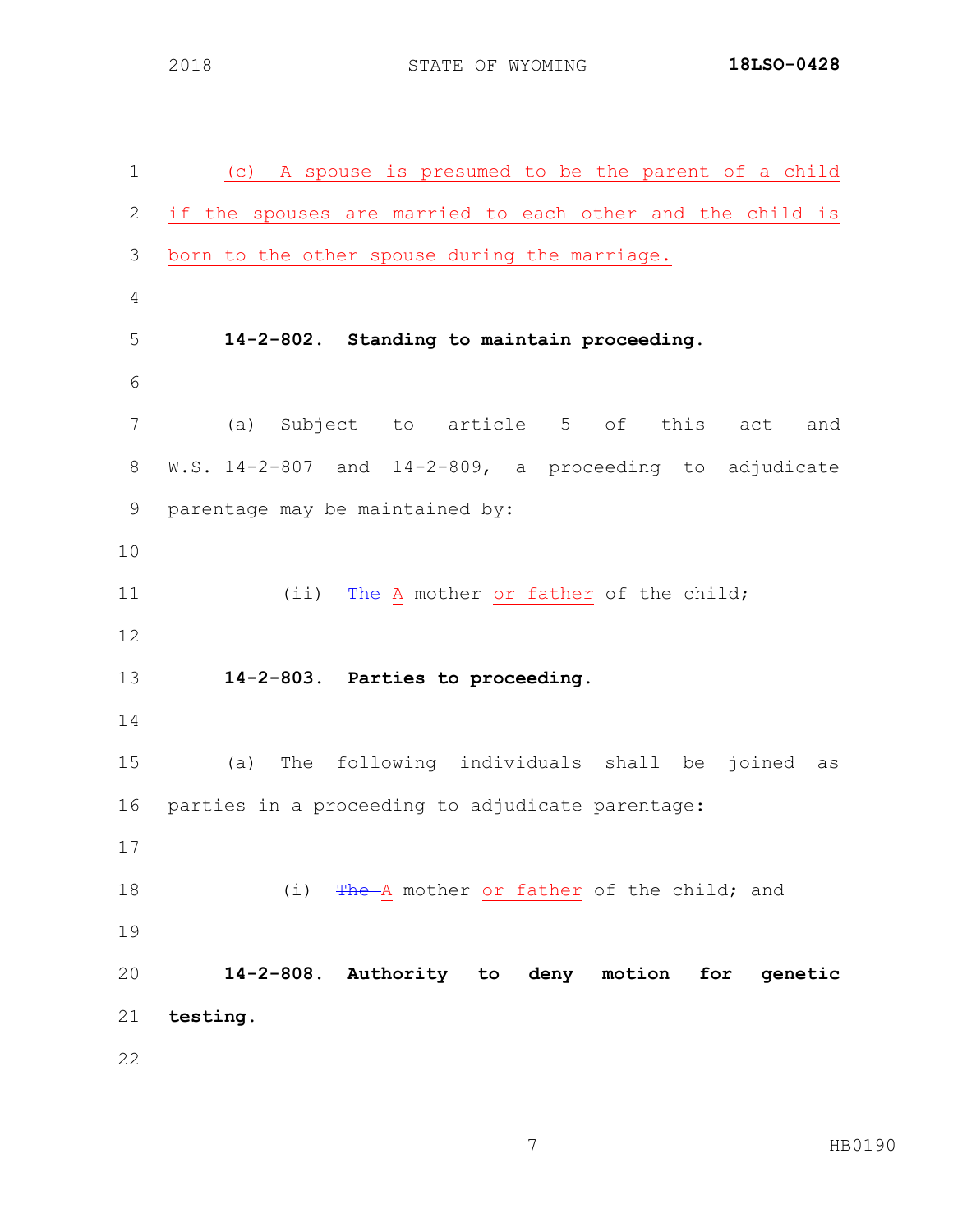(b) In determining whether to deny a motion seeking an order for genetic testing under this section, the court shall consider the best interest of the child, including the following factors: (vii) The nature of the relationship between the 7 child and any alleged father or other parent; **14-2-809. Limitation; child having acknowledged or adjudicated parent.** 12 (b) If a child has an acknowledged father parent or 13 an adjudicated father parent, an individual, other than the child, who is neither a signatory to the acknowledgment of paternity nor a party to the adjudication and who seeks an 16 adjudication of paternity parentage of the child shall commence a proceeding not later than two (2) years after the effective date of the acknowledgment or adjudication. **14-2-816. Temporary order.** (a) In a proceeding under this article, the court shall issue a temporary order for support of a child if the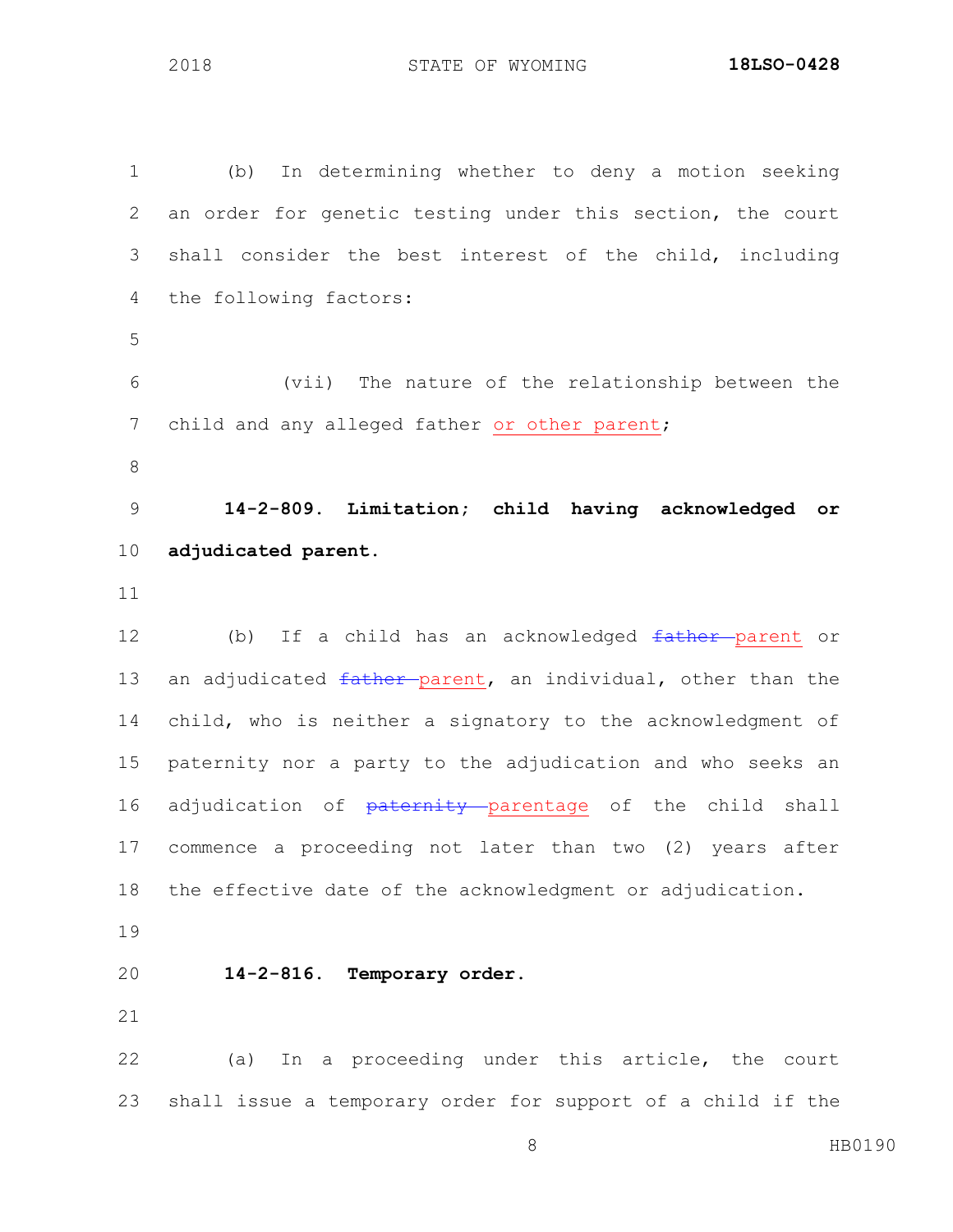order is appropriate and the individual ordered to pay support is: 4 (vi) The A mother of the child. **14-2-818. Jury prohibited.** 8 The court, without a jury, shall adjudicate paternity parentage of a child. **14-2-822. Order adjudicating parentage.** (a) The court shall issue an order adjudicating 14 whether a man person alleged or claiming to be the father a 15 parent is  $t$ he a parent of the child. **14-2-823. Binding effect of determination of parentage.** (c) In a proceeding to dissolve a marriage, the court is deemed to have made an adjudication of the parentage of a child if the court acts under circumstances that satisfy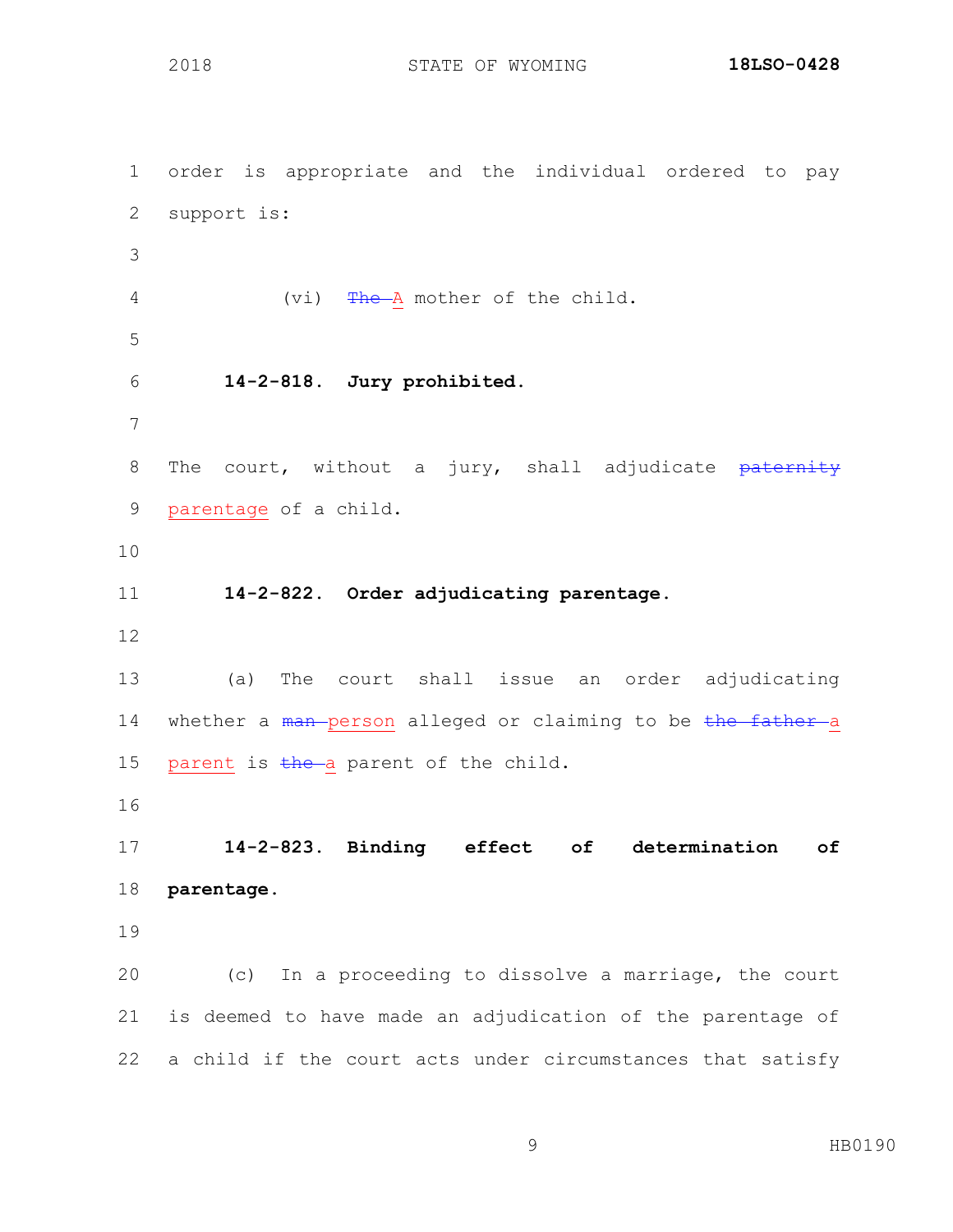the jurisdictional requirements of W.S. 20-4-142, and the final order:

 (i) Expressly identifies a child as a "child of the marriage," "issue of the marriage," or similar words 6 indicating that the husband is the father parties are the parents of the child; or

9 (ii) Provides for support of the child by the 10 husband one (1) parent to the other unless paternity parentage is specifically disclaimed in the order.

 (f) A petition for disestablishment of paternity shall be filed:

 (iii) In the case of an adjudication issued by a court of this state, the petition shall be filed only by 18 the a mother of the child, the adjudicated father parent of the child, the child, if the child was a party to the adjudication, or the legal representative of any of these parties. A petition filed by an individual who is not a party to the adjudication shall be filed pursuant to W.S. 14-2-809. The petition under this paragraph shall be filed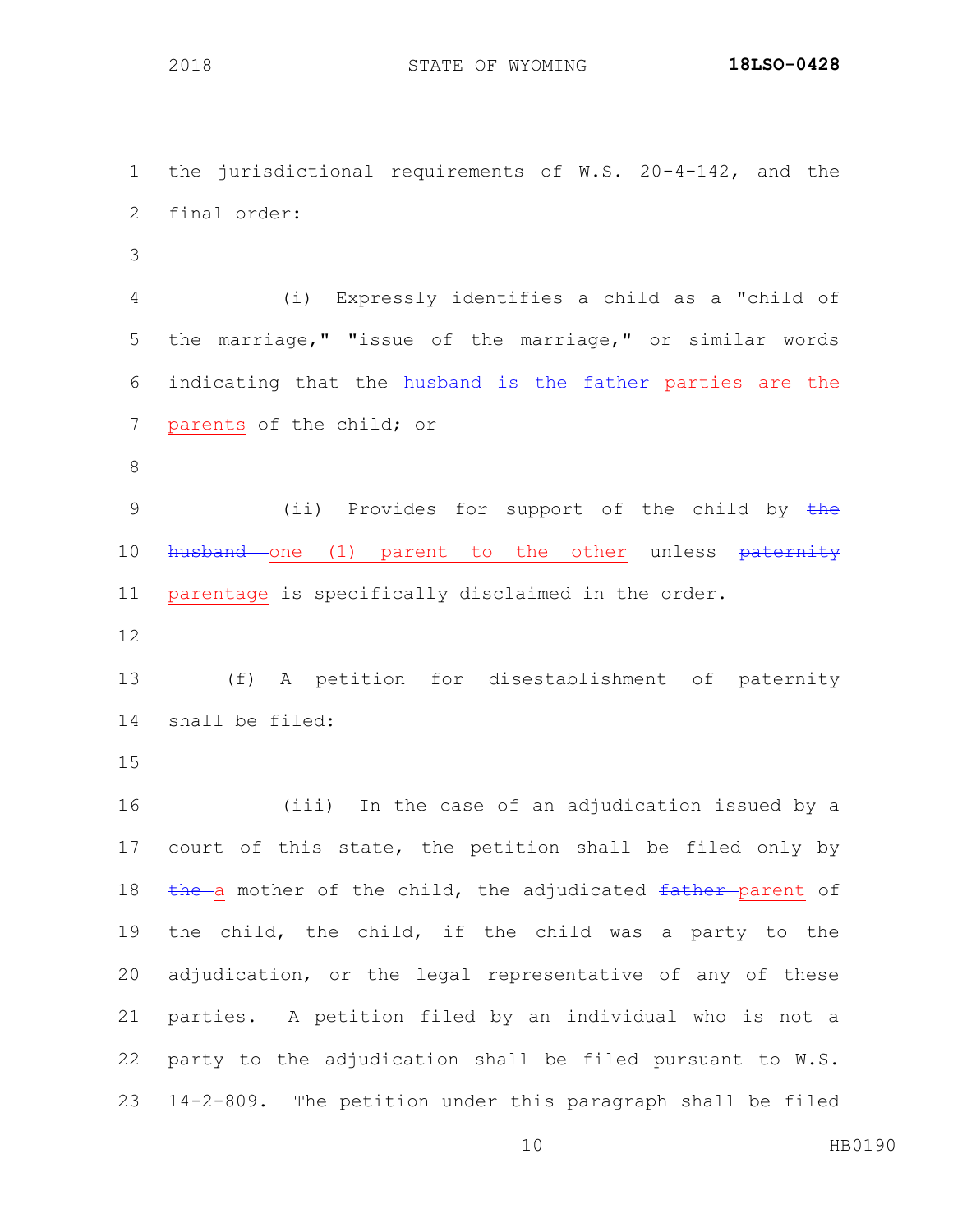no later than two (2) years after the petitioner knew or should have known that the paternity of the child was at issue.

 (g) The court shall appoint an attorney to represent the best interests of a child if the court finds that the best interests of the child is not adequately represented. 8 In cases concerning an adjudication of paternity parentage pursuant to subsection (c) of this section, the court shall appoint an attorney to represent the best interests of the child. In determining the best interests of the child, the court shall consider the following factors:

 (ii) The length of time during which the 15 adjudicated father parent has assumed the role of the 16 father parent of the child;

 (iv) The nature of the relationship between the 19 child and the adjudicated father parent;

 (vi) The harm that may result to the child if 22 adjudicated paternity parentage is successfully disproved;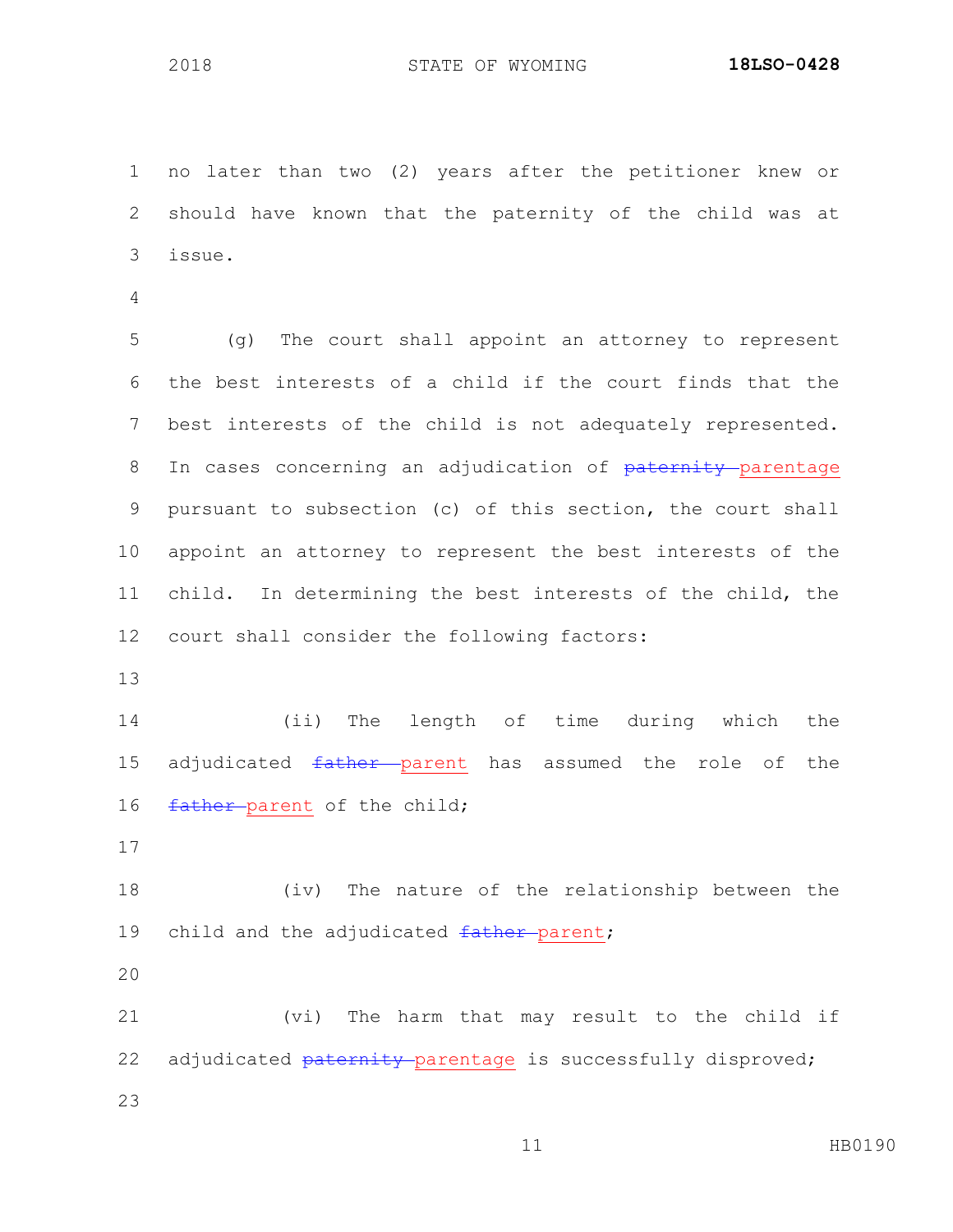(vii) The nature of the relationship between the 2 child and any alleged father-parent; (ix) Other factors that may affect the equities 5 arising from the disruption of the father child parent-child relationship between the child and the 7 adjudicated father parent or the chance of other harm to the child. (j) The court may grant relief on the petition filed in accordance with this section upon a finding by the court of all of the following: 14 (iii) The adjudicated <del>father parent</del> has not adopted the child; 17 (v) The adjudicated father parent did not act to prevent the biological father of the child from asserting his paternal rights with respect to the child. (m) If the court finds that the adjudication of 22 paternity parentage should be vacated, in accordance with

HB0190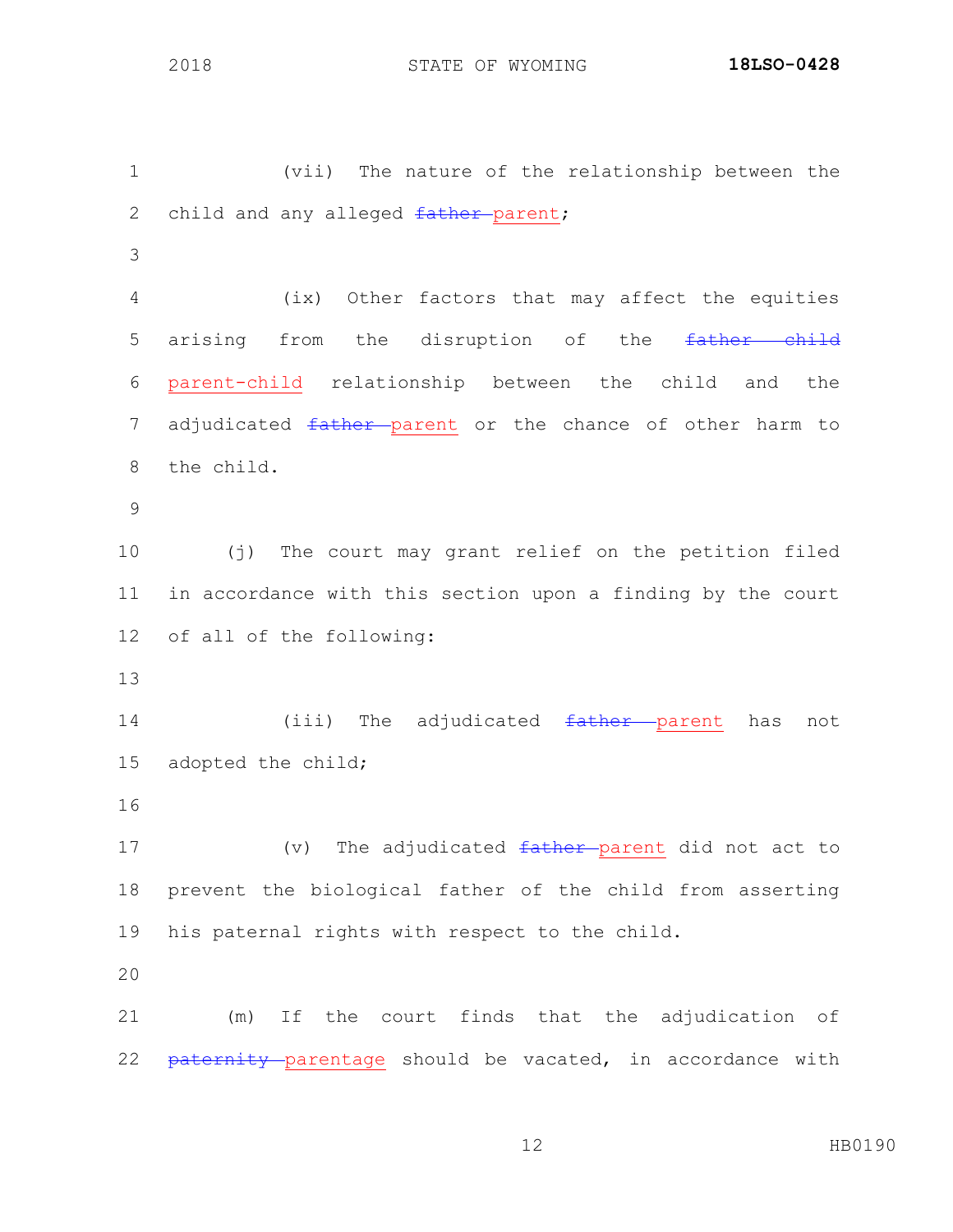all of the conditions prescribed, the court shall enter an order which provides all of the following: 4 (i) That the disestablishment of <del>paternity t</del>he adjudicated parentage is in the best interests of the child pursuant to the factors in this section; 8 (ii) That the adjudicated father parent is not 9 the a biological father parent of the child; 11 (iii) That the adjudicated father's parent's parental rights and responsibilities are terminated as of the date of the filing of the order; (iv) That the birth records agency shall amend the child's birth certificate by removing the adjudicated 17 father's parent's name, if it appears thereon, and issue a new birth certificate for the child; 20  $(v)$  That the adjudicated  $f$ ather parent is relieved of any and all future support obligations owed on behalf of the child from the date that the order

HB0190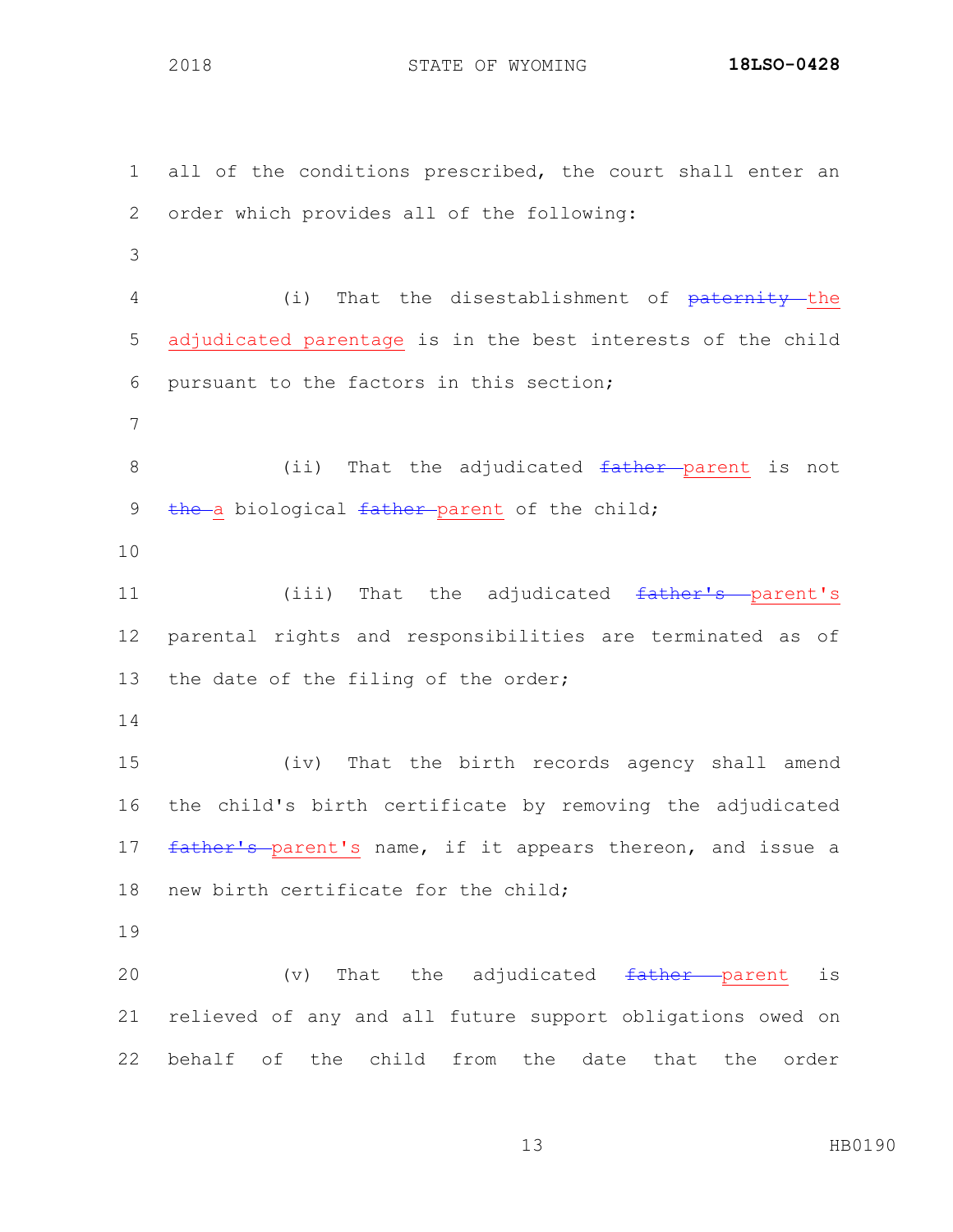1 determining that the established father-parent is not the a 2 biological father-parent is filed; 3 4 (vi) That any unpaid support due prior to before 5 the date the order determining that the adjudicated  $f$ ather 6 parent is not the a biological father parent is filed, is 7 due and owing; 8 9 (vii) That the adjudicated father parent has no 10 right to reimbursement of past child support paid to  $the$ 11 mother another parent, the state of Wyoming or any other 12 assignee of child support. 13 14 **14-2-904. Consent to assisted reproduction.** 15 16 (a) Consent by a woman and a man person who intends 17 to be the parent of a child born to the woman by assisted 18 reproduction shall be in a record signed by the woman and 19 the man-intended parent. This requirement shall not apply 20 to a donor. 21 22 (b) Failure to sign a consent required by subsection 23 (a) of this section, before or after birth of the child,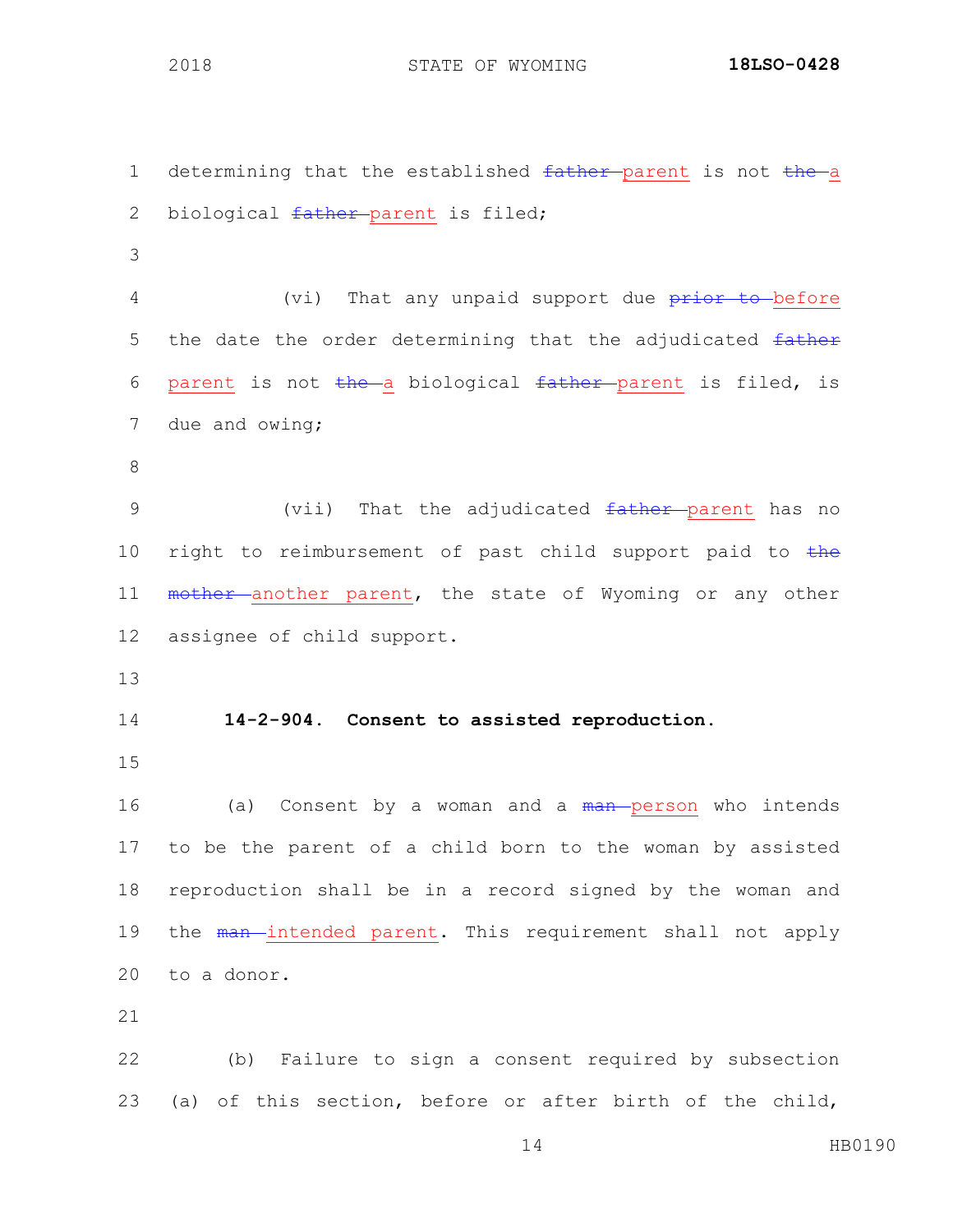1 does not preclude a finding of paternity parentage if the 2 woman and the  $\frac{1}{2}$  man intended parent, during the first two (2) years of the child's life resided together in the same household with the child and openly held out the child as their own. **14-2-905. Limitation on spouse's dispute of parentage.** (a) Except as otherwise provided in subsection (b) of 11 this section, the husband spouse of a wife who gives birth to a child by means of assisted reproduction may not 13 challenge his paternity the parentage of the child unless: (i) Within two (2) years after learning of the 16 birth of the child he the spouse commences a proceeding to 17 adjudicate his paternity the parentage; and 19 (ii) The court finds that he the spouse did not consent to the assisted reproduction, before or after birth of the child.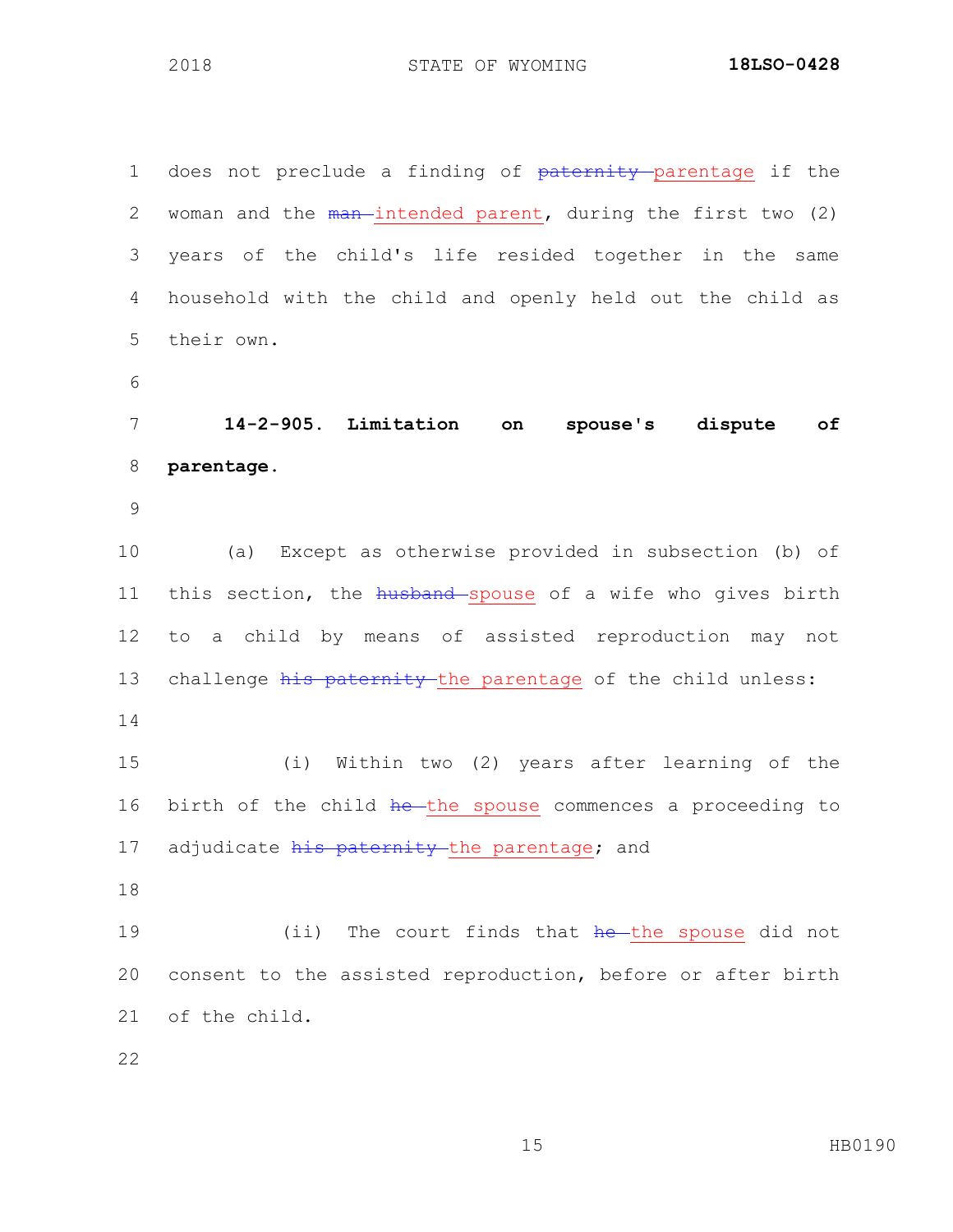1 (b) A proceeding to adjudicate paternity parentage may be maintained at any time if the court determines that: 4 (i) The Any of the following has occurred: 6 (A) A husband did not provide sperm for, or 7 before or after the birth of the child consent to, assisted 8 reproduction by his wife-the spouse or a surrogate; (B) A wife did not provide the egg for assisted reproduction by the spouse or a surrogate; (C) Before or after the birth of the child a spouse did not consent to assisted reproduction by the other spouse or a surrogate. 17 (ii) The husband and the mother of the child married couple have not cohabited since the probable time of assisted reproduction; and 21 (iii) The husband spouse never openly held out 22 the child as his that spouse's own.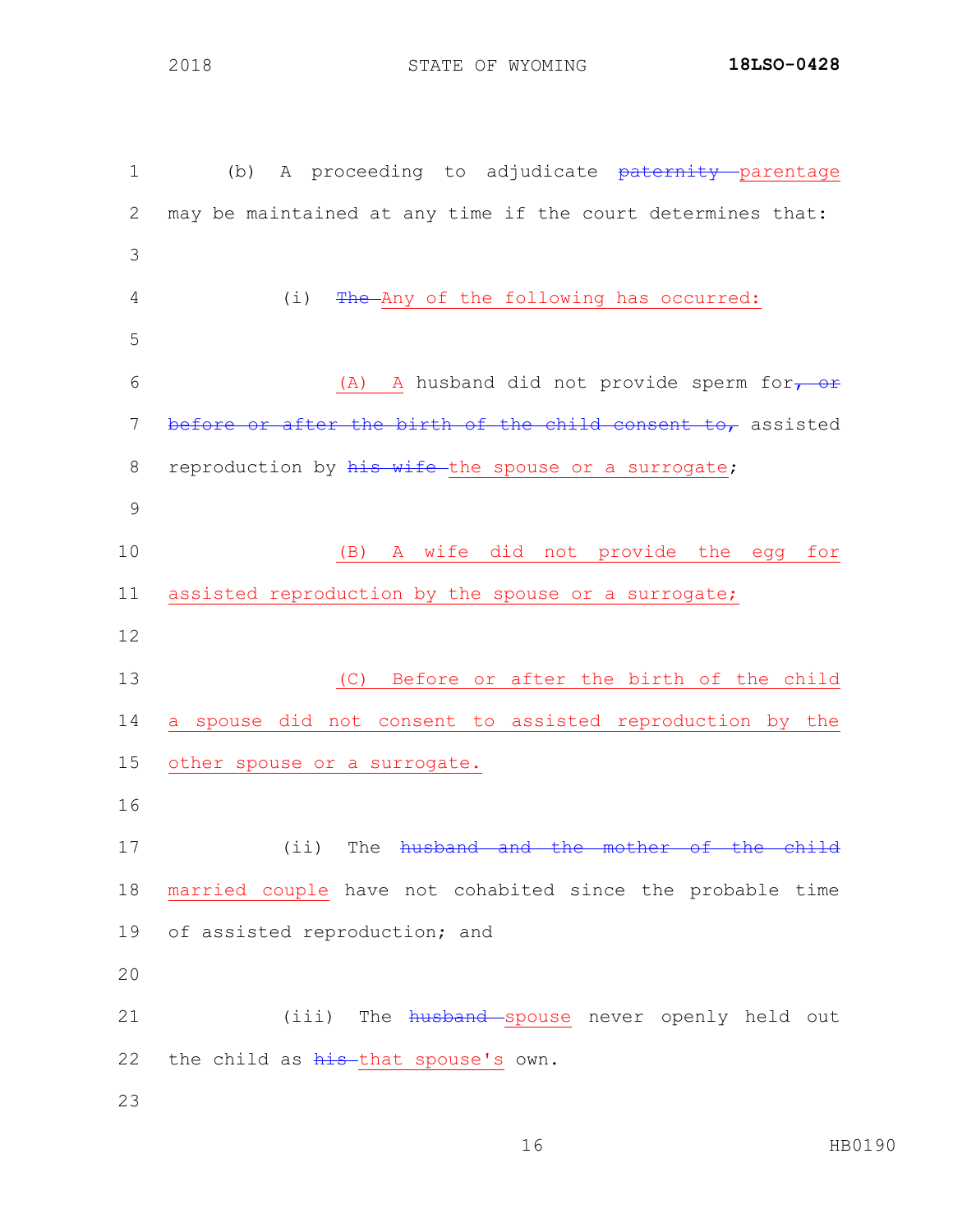**14-3-402. Definitions.** (a) As used in this act: (xiii) "Parent" means either a natural or adoptive parent of the child, a person adjudged the parent 7 of the child in judicial proceedings or a man presumed to 8 be the father under W.S. 14-2-504 person established as the parent under title 14, chapter 2, article 5 of the Wyoming statutes; **14-6-201. Definitions; short title; statement of purpose and interpretation.** (a) As used in this act: (xvii) "Parent" means either a natural or adoptive parent of the child, a person adjudged the parent 19 of the child in judicial proceedings or a man presumed to 20 be the father under W.S. 14-2-504 person established as the parent under title 14, chapter 2, article 5 of the Wyoming statutes;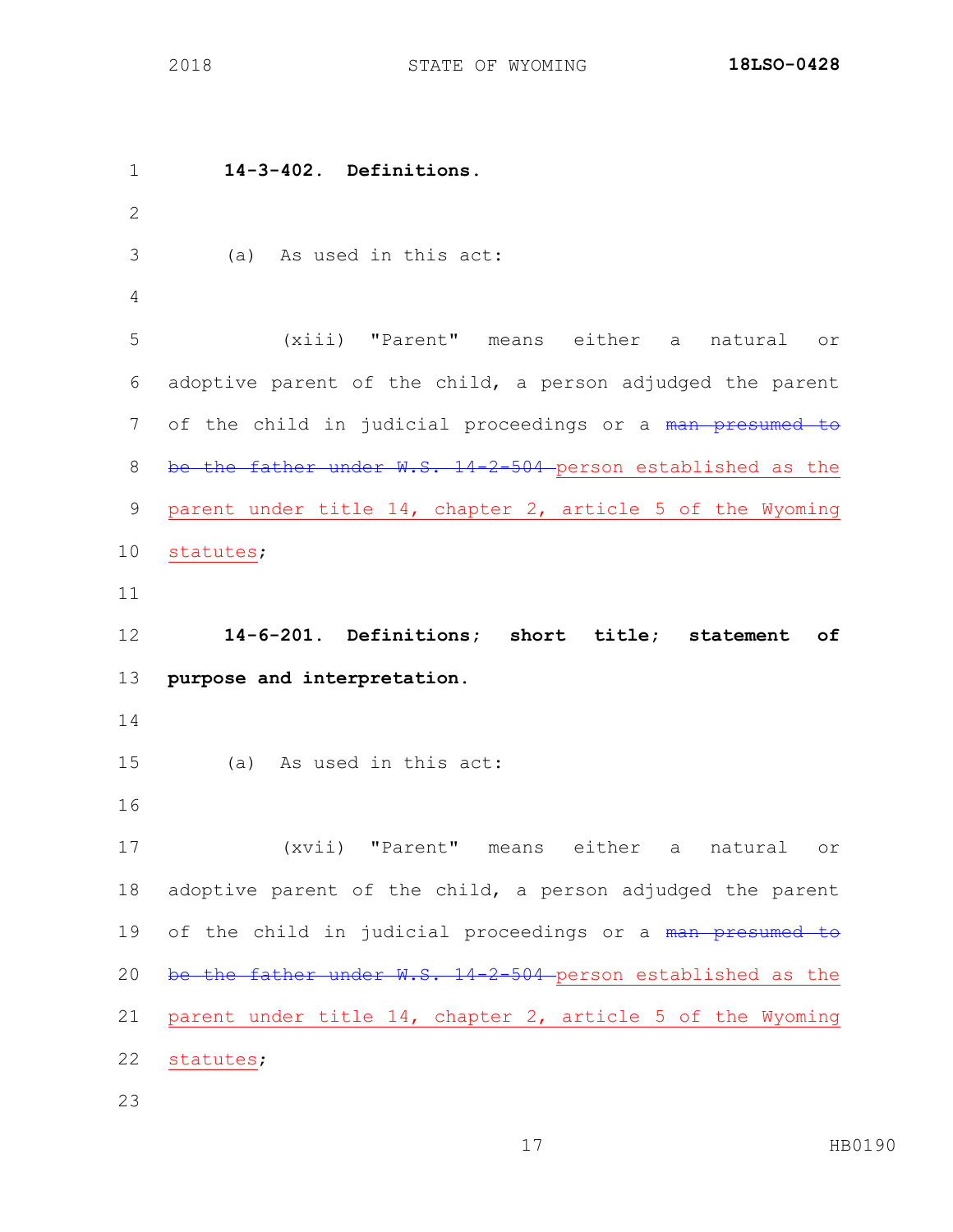**14-6-402. Definitions.** (a) As used in this act: (xiv) "Parent" means either a natural or adoptive parent of the child, a person adjudged the parent 7 of the child in judicial proceedings or a man presumed to 8 be the father under W.S. 14-2-504 person established as the parent under title 14, chapter 2, article 5 of the Wyoming statutes; CHAPTER 1 MARRIED PERSONS **20-1-101. Marriage a civil contract.** 17 Marriage is a civil contract between a male and a female 18 person-two (2) persons to which the consent of the parties capable of contracting is essential. **20-1-106. Who may solemnize marriage; form of ceremony.**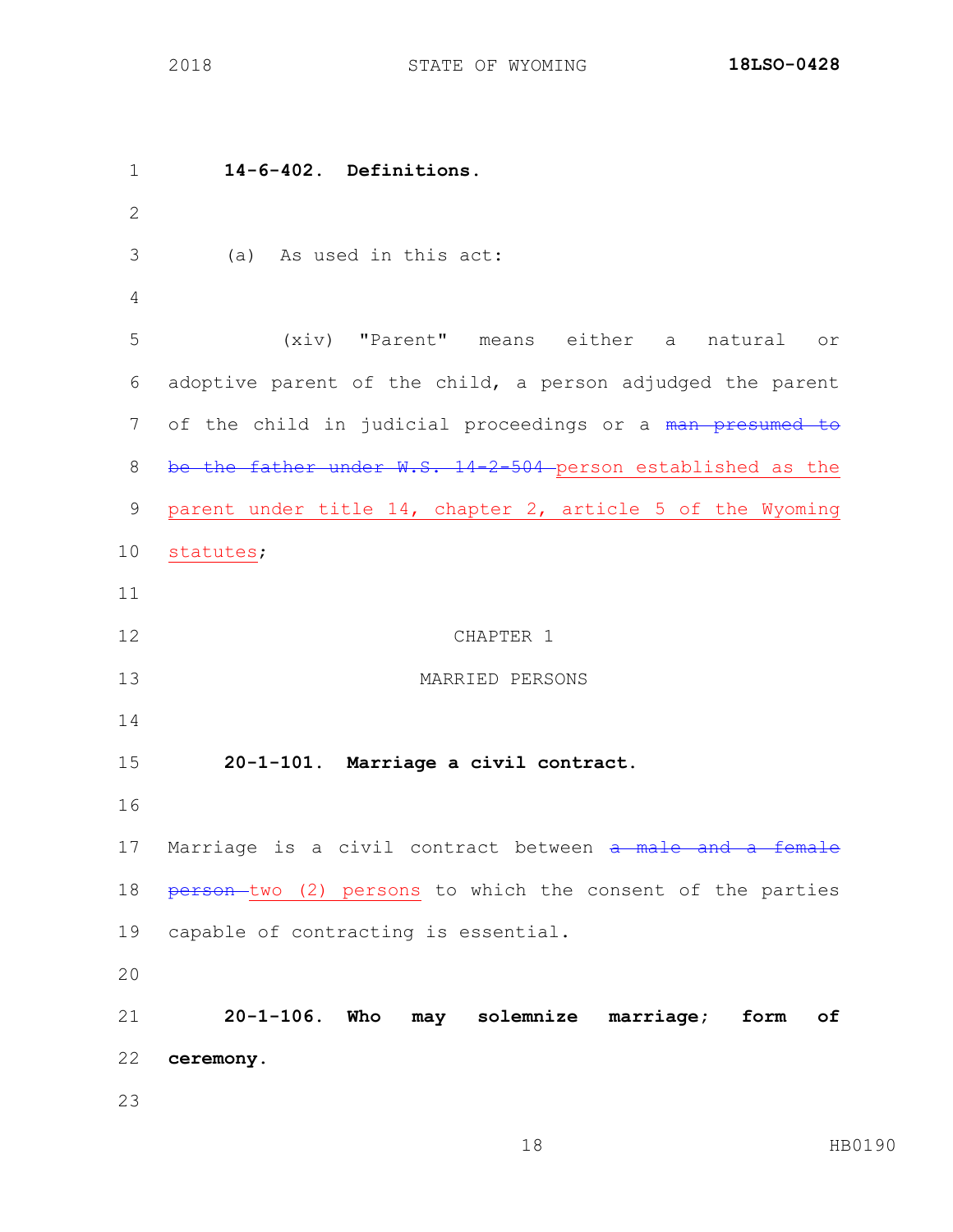(b) In the solemnization of marriage no particular form is required, except that the parties shall solemnly declare in the presence of the person performing the ceremony and at least two (2) attending witnesses that they 5 take each other as husband and wife spouses. 

**20-2-102. Petition by spouse for support.**

9 When the husband and wife spouses are living separately, or when they are living together but one (1) spouse does not 11 support the other spouse or children within his the spouse's means, and no proceeding for divorce is pending, the other spouse or the department of family services may institute a proceeding for support. No less than five (5) days after notice is personally served upon the nonsupporting spouse, the court may hear the petition and grant such order concerning the support of the spouse or children as it might grant were it based on a proceeding for divorce. If the nonsupporting spouse cannot be personally served within this state but has property within 21 the jurisdiction of the court, or debts owing to  $h$ im the nonsupporting spouse, the court may order such constructive service as appears sufficient and proper and may cause an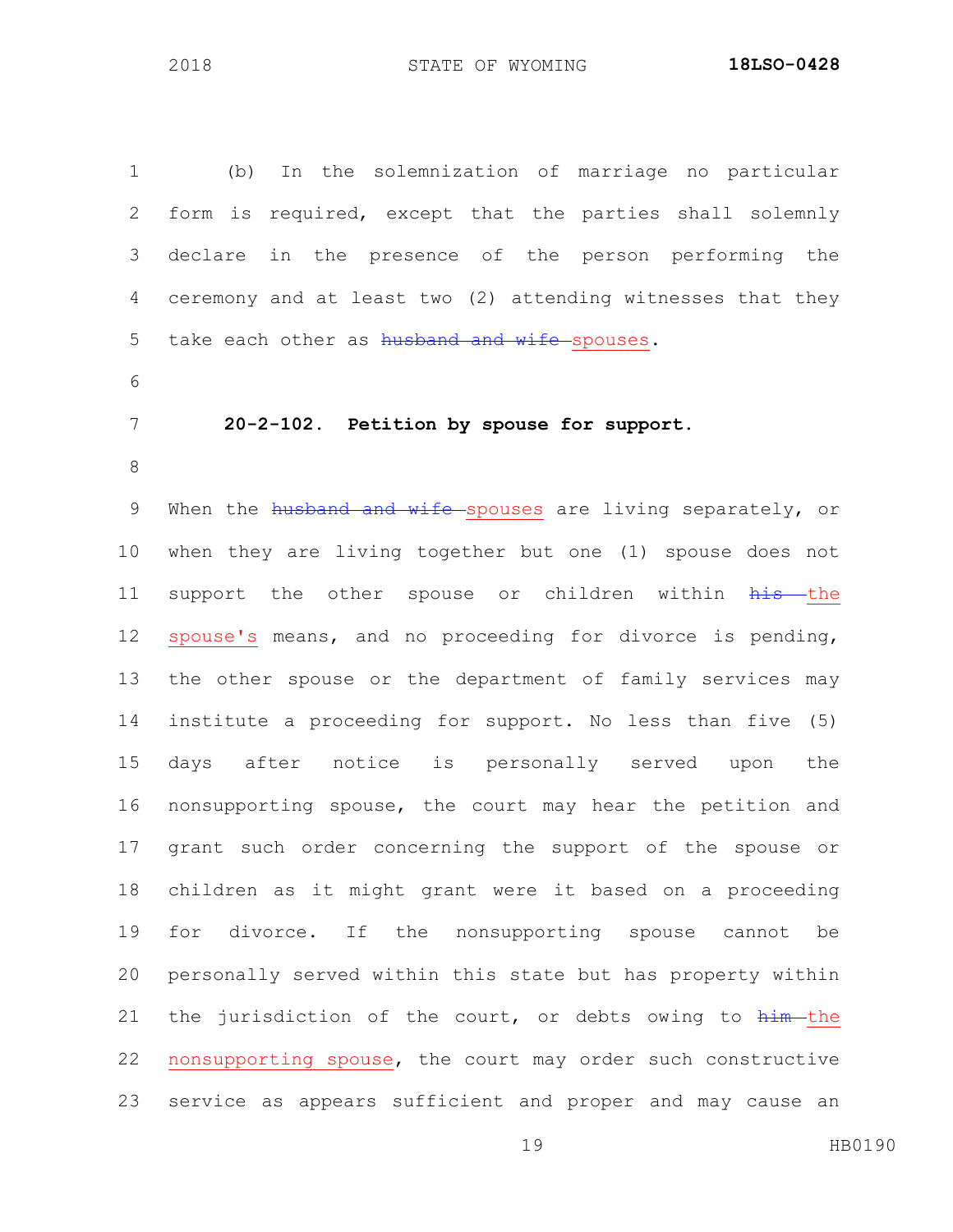attachment of the property. Upon completion of constructive service the court may grant relief as if personal service was had.

 **20-2-201. Disposition and maintenance of children in decree or order; access to records.**

 (a) In granting a divorce, separation or annulment of a marriage or upon the establishment of paternity or parentage pursuant to W.S. 14-2-401 through 14-2-907, the court may make by decree or order any disposition of the children that appears most expedient and in the best interests of the children. In determining the best interests of the child, the court shall consider, but is not limited to, the following factors:

 **20-3-104. Proving marriage, parenthood; spouses as witnesses; disclosure of confidential communications; desertion, neglect or refusal to support.**

21 No other or greater evidence is required to prove the a 22 marriage of a husband and wife or that the defendant is the father or mother of a child or children than is required to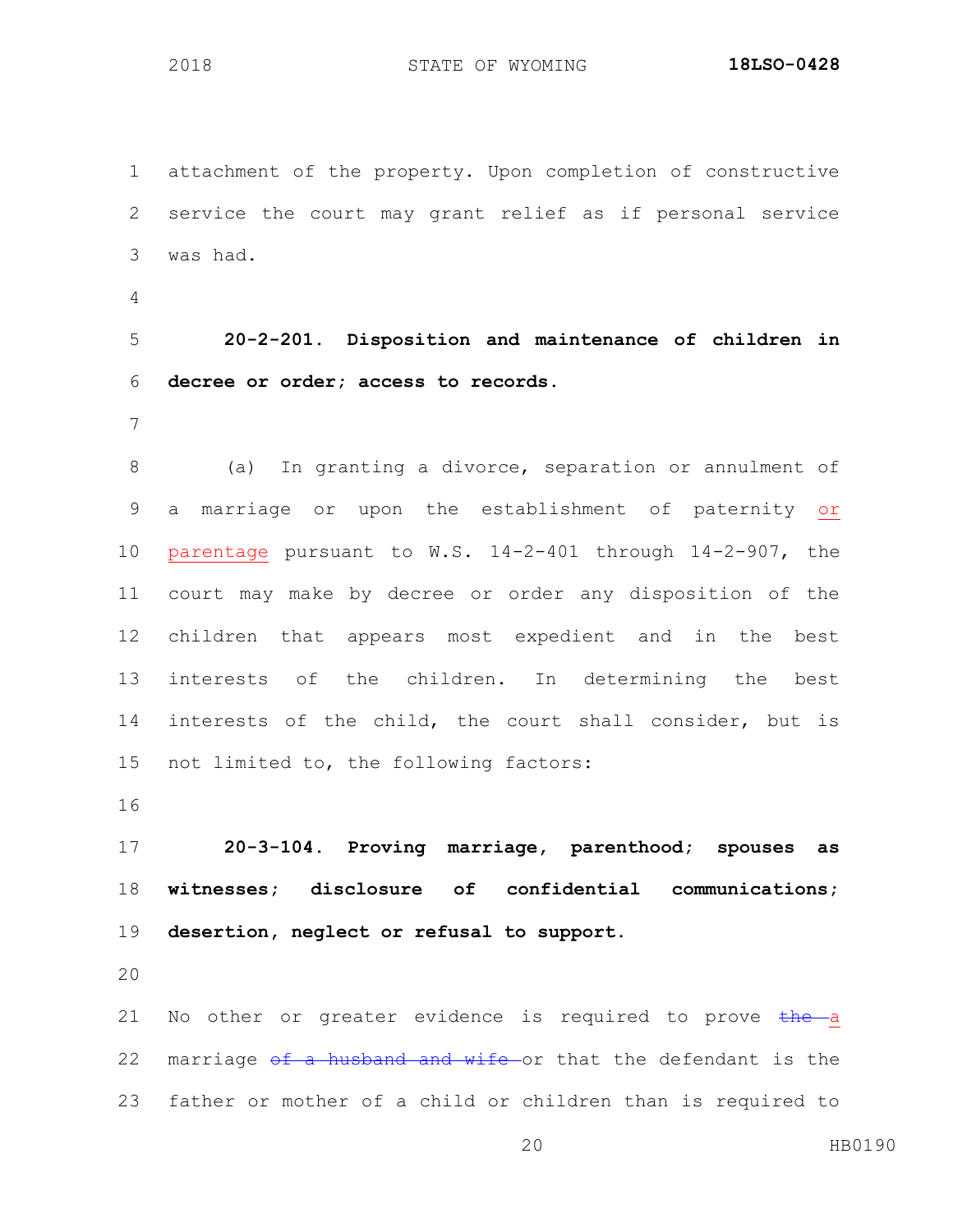prove such facts in a civil action. In a prosecution under this act no statute or rule of law prohibiting the 3 disclosure of confidential communications between husband 4 and wife a married couple shall apply. Both husband and 5 wife spouses are competent witnesses to testify against each other to any relevant matters including the fact of marriage and the parentage of the child or children but neither shall be compelled to give evidence incriminating 9 himself or herself. Proof of the desertion of the wife other spouse, child or children in destitute or necessitous circumstances, or of the neglect or refusal to provide for 12 the support and maintenance of the wife-other spouse, child or children is prima facie evidence that the desertion, neglect or refusal is willful. **20-4-166. Special rules of evidence and procedure.**  $(j)$  The defense of immunity based on the a marital 19 relationship of husband and wife or parent and child a parent-child relationship does not apply in a proceeding under this act. **20-4-170. Establishment of support order.**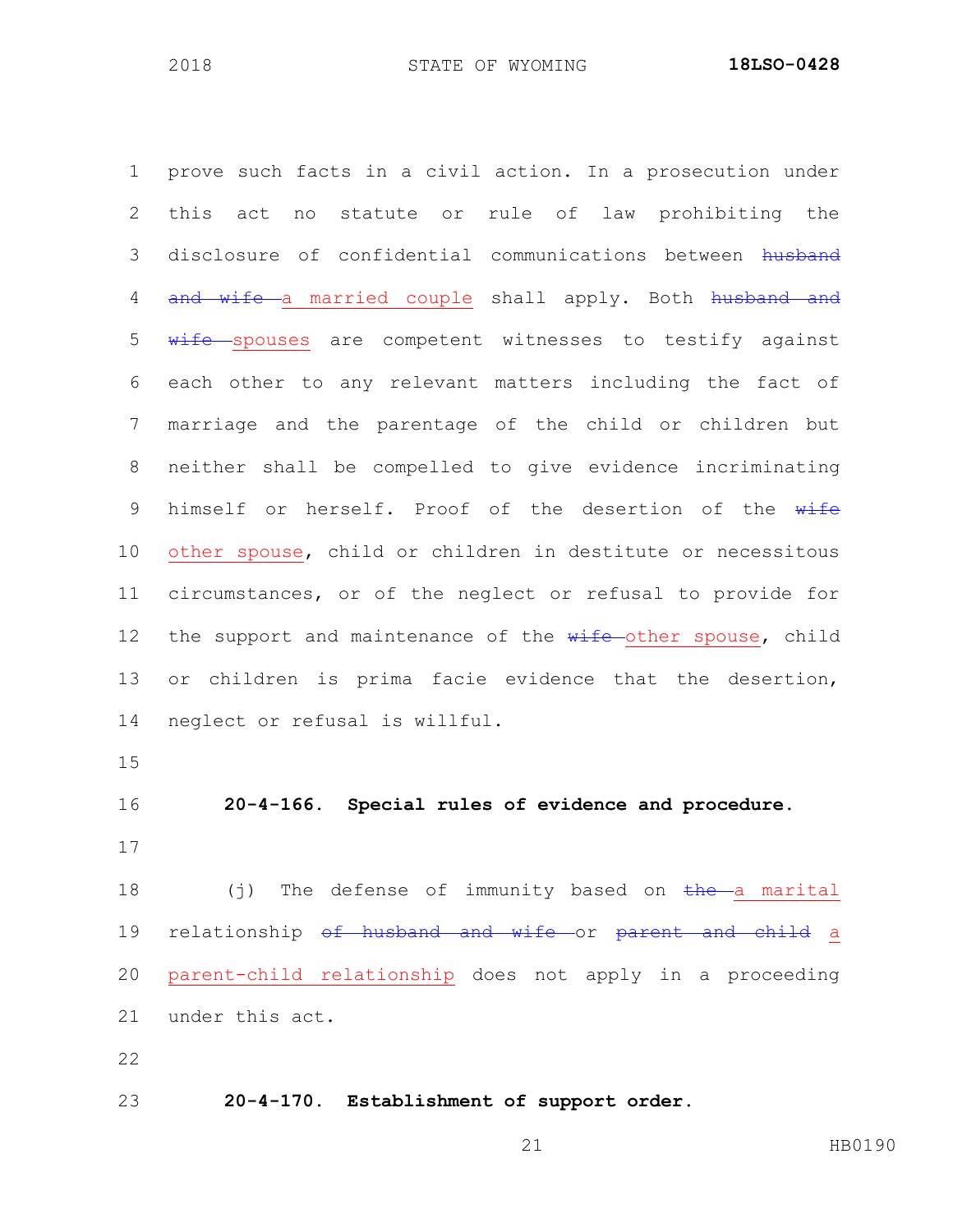(b) The tribunal may issue a temporary child support order if the tribunal determines that the order is appropriate and the individual ordered to pay is: 6 (vii) The A mother of the child; or **20-5-410. Hearing and order.** (d) A privilege against disclosure of communications 11 between spouses and a defense of immunity based on the a 12 marital relationship <del>of husband and wife or parent and</del> 13 child a parent-child relationship may not be invoked in a proceeding under this article. **35-1-410. Birth registration.** (c) When a birth occurs outside an institution, the certificate shall be prepared and filed by one (1) of the following in the indicated order of priority: 22 (iii) The father, the mother Either parent, or 23 in the absence of the father and the or inability of the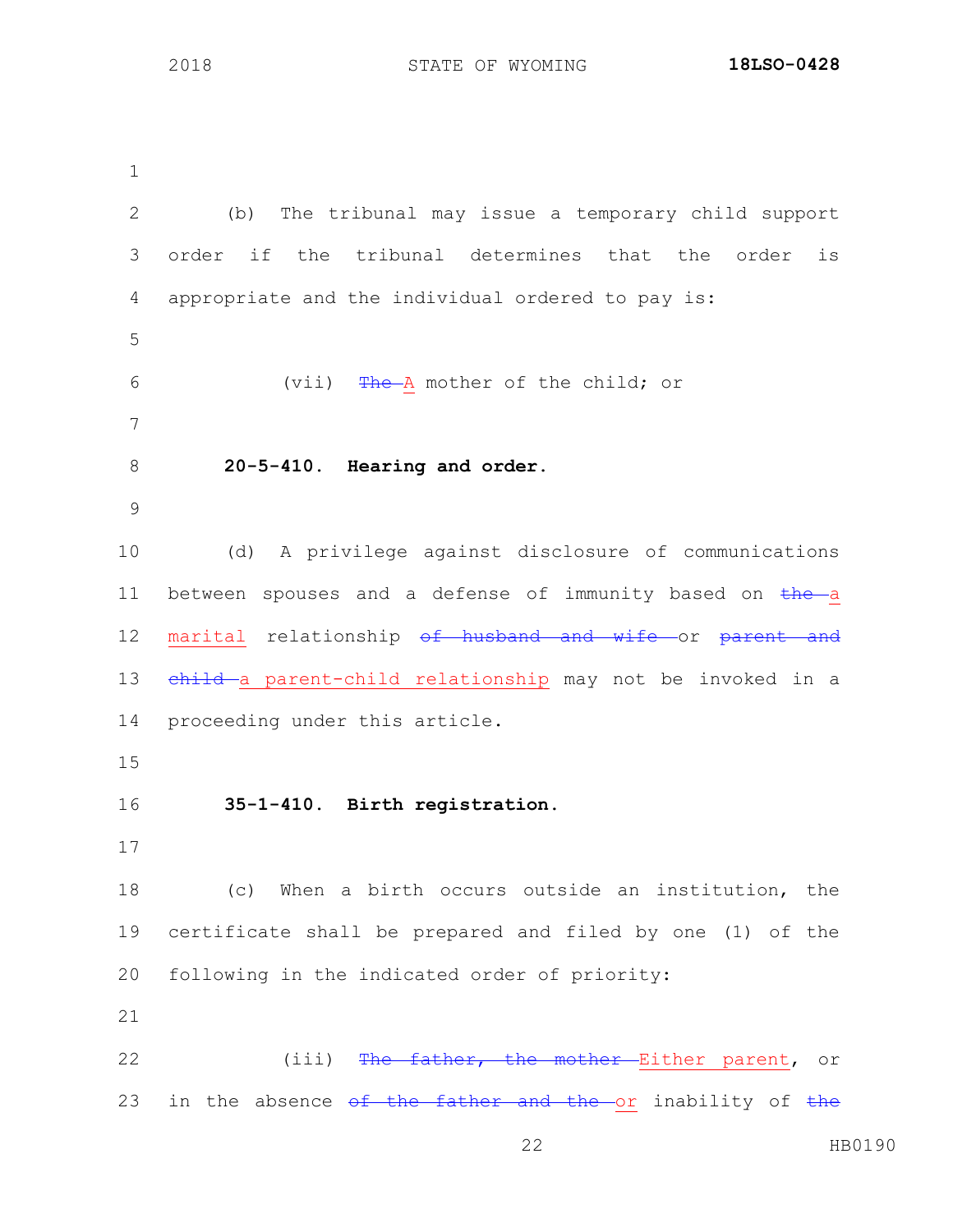1 mother both parents, the person in charge of the premises where the birth occurred. **35-1-411. Name of father or parent on birth certificate.** (a) If the mother was married either at the time of conception or birth of child, or between conception and 9 birth, the name of the husband spouse shall be entered on 10 the certificate as the father other parent of the child, unless: (i) Paternity or parentage has been determined otherwise by a court of competent jurisdiction; or 16 (ii) The husband-other parent signs an affidavit 17 denying that he or she is the father a parent of the child and the mother and the person to be named as the father sign an affidavit of paternity under this section. Affidavits may be joint or individual or a combination thereof, and each signature shall be individually notarized. The name of the person signing the affidavit of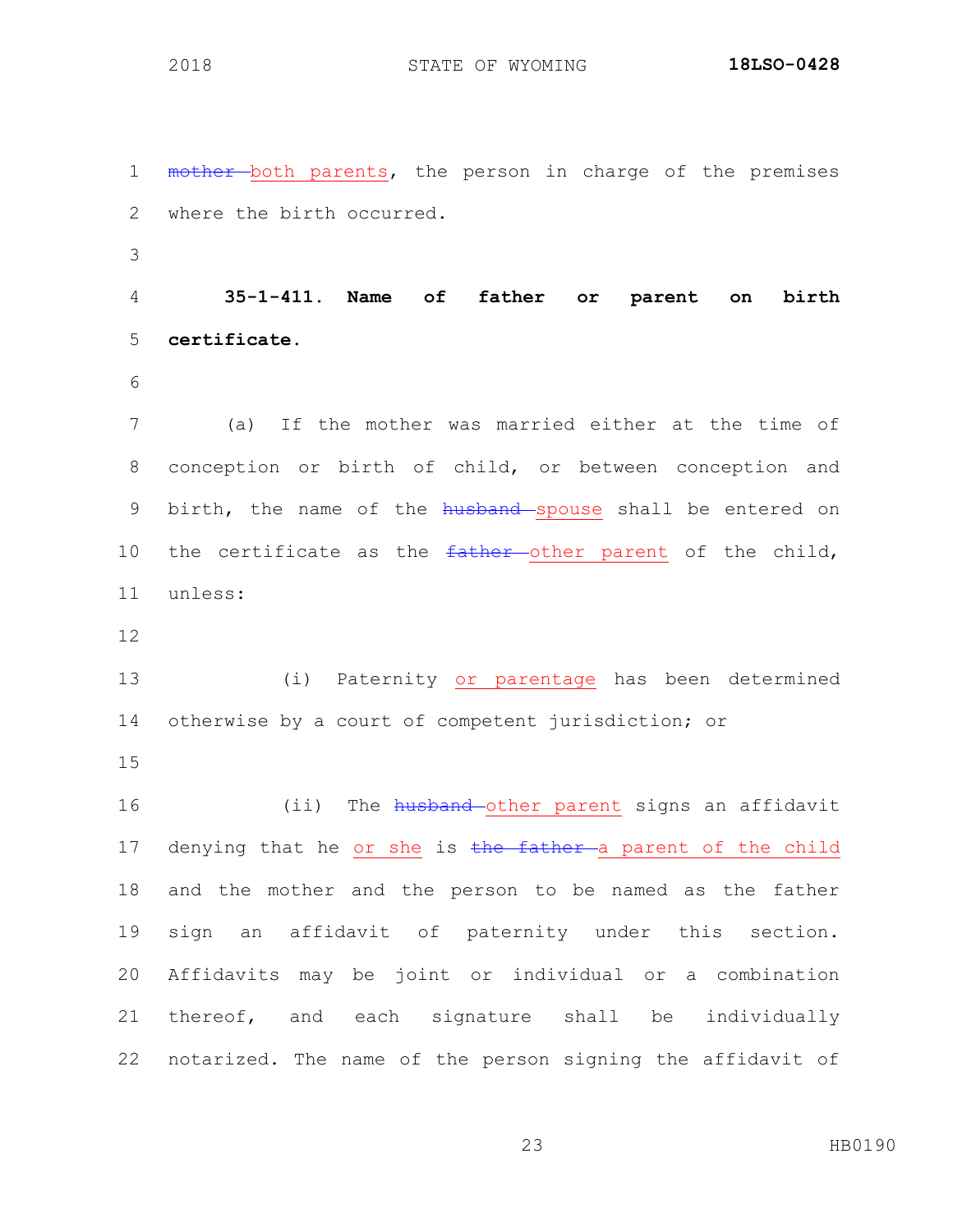paternity shall be entered as the father on the certificate of birth. (c) In any case in which paternity or parentage of a child is determined by a court of competent jurisdiction, 6 the name of the father parents and surname of the child shall be entered on the certificate of birth in accordance with the finding and order of the court. **35-1-422. Marriage registration.** (a) A record of each marriage performed in the state shall be filed with the state registrar of vital records as provided in this section. The officer who issues the marriage license shall prepare the certificate on the form furnished by the state registrar of vital records upon the basis of information obtained from the parties to be married, as provided by W.S. 20-1-103 and signed by the 19 bride and groom-parties to be married. 

 **Section 2.** Any board, commission, agency or authority of the state of Wyoming affected by the statutes amended by